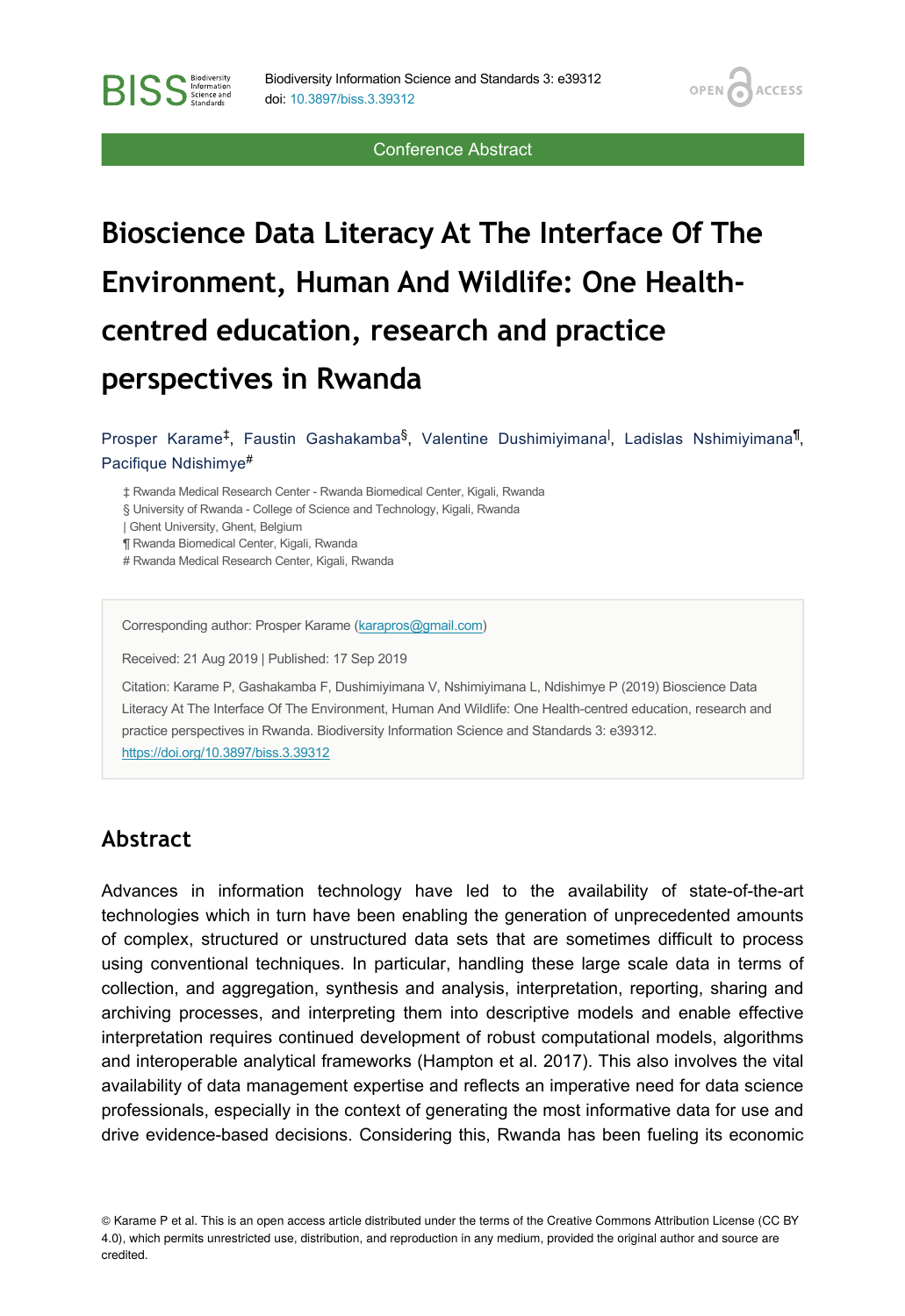transformation agenda, and, while this solely depends on natural resources exploitation, the scenario has led to critically concerning anthropogenic threats and unprecedented environmental vulnerability. Acknowledging the urgency to achieve its development needs while at the same time safeguarding the environmental sustainability, Rwanda has been promoting technology-enabled systems and approaches for sustainable management of environment and natural resources.

Learning from global initiatives, Rwanda's journey targets the effective use of technologysupported systems and data science expertise to effectively drive management and decision making needs in environmental management, health research systems and biodiversity conservation planning (Karame et al. 2017). Rwanda champions the adoption and effective use of technology towards delivering its vision of knowledge-based economy. A particular emphasis relates to streamlining the education, research and application of technology-supported systems and platforms and strengthening their effective use. From a practical [One Health](https://www.who.int/features/qa/one-health/en/) perspective, Rwanda has been bridging inter-sectoral gaps related to joint planning and resource sharing for informed decision processes. This One Health concept emphasizes the interconnection of the health of human, animals and ecosystems and involves the applications of multidisciplinary, coordinated, cross-sectoral collaborative efforts to attain optimal health for people, animals and the environment (Buttke et al. 2015). One Health constitutes a promising approach in the advancement of biosciences. For example, big data and ecological and digital epidemiology analysis has led to promising progress beyond the traditional transdisciplinary conservation medicine approach, and One Health is now driving solutions to major conservation and health challenges.

This paper aims to explore the perspectives of solving challenges in handling heterogeneous data and sources of uncertainty, the progress and feasibility of adopting (or developing, adapting and customizing) open code- and data-sharing platforms, and integrating the application of flexible statistical models and cloud-computing, all within the confines of limited resources. Africa needs to engage in data science to build and sustain capacity and to effectively use acquired knowledge and skills. Further, Africa can strategically align and tailor existing technology data science platforms to the unique context of this continent. It is time to assess the boundaries, explore new horizons, and reach beyond the limits of current practice in order to enable researchers to get the most from generated data. We envision a long-term integrative and digital approach to handling and processing health, environment, and wildlife data to mark the beginning of our journey forward.

#### **Keywords**

bioscience, data-literacy, one-health, environment, health, wildlife management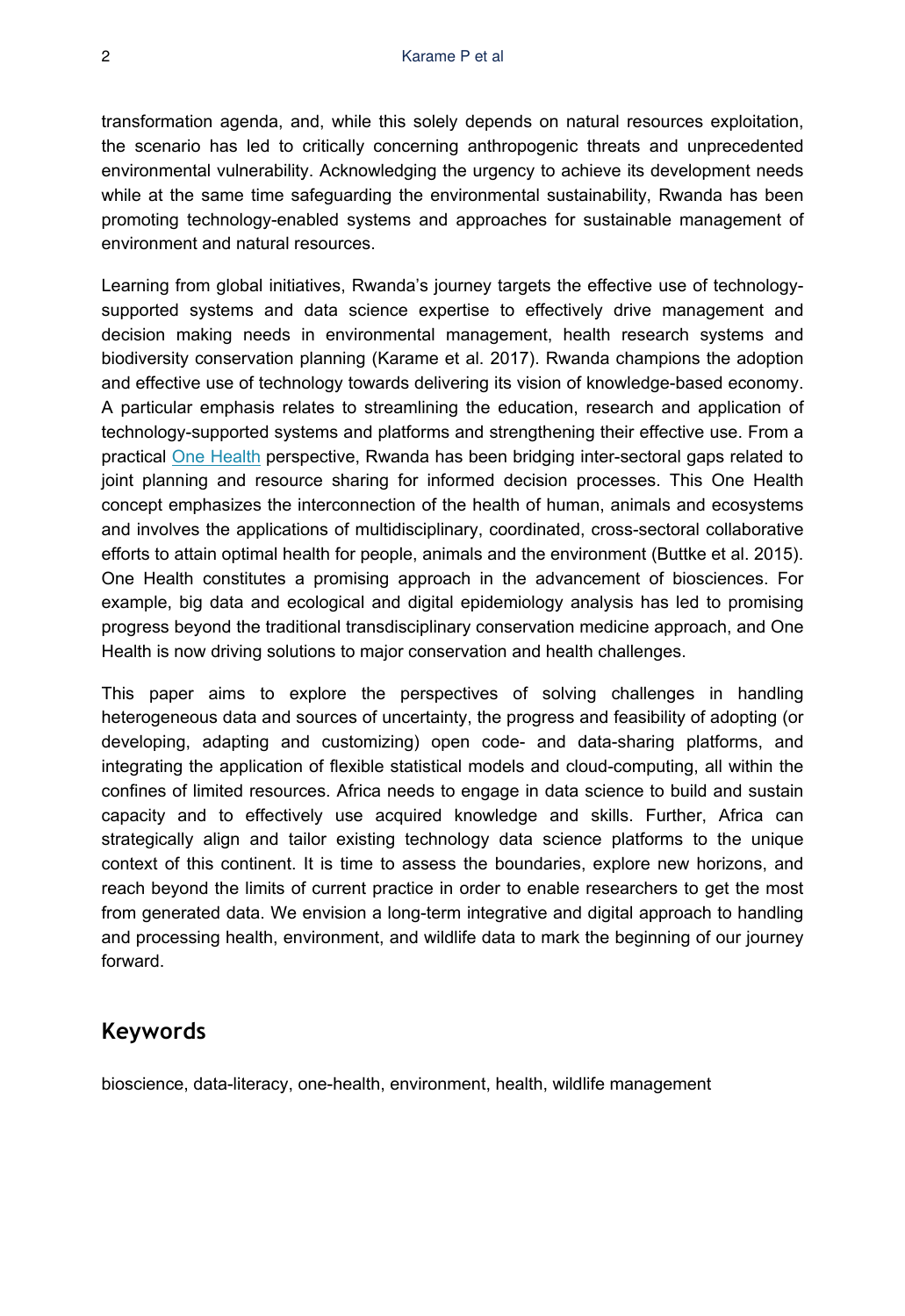## **Presenting author**

Prosper Karame

## **Presented at**

Biodiversity\_Next 2019

## **Acknowledgements**

Rwanda Biomedical Center, JRS Biodiversity Foundation, TDWG, IDEA WILD, ARCOS

## **Funding program**

one-health policy implementation program

## **Hosting institution**

Rwanda Biomedical Center - Medical Research Center and Epidemic Surveillance and Response Divisions

#### **Ethics and security**

The initiative complies to ICH GCP Ethical Guidelines and Ethical Guidelines for the Use of Animals in Research

#### **Author contributions**

The authors listed have made a substantial, direct, and intellectual contribution to the work and approved it for publication.

# **Conflicts of interest**

The authors declare no commercial or financial relationships that could be construed as a potential conflict of interest.